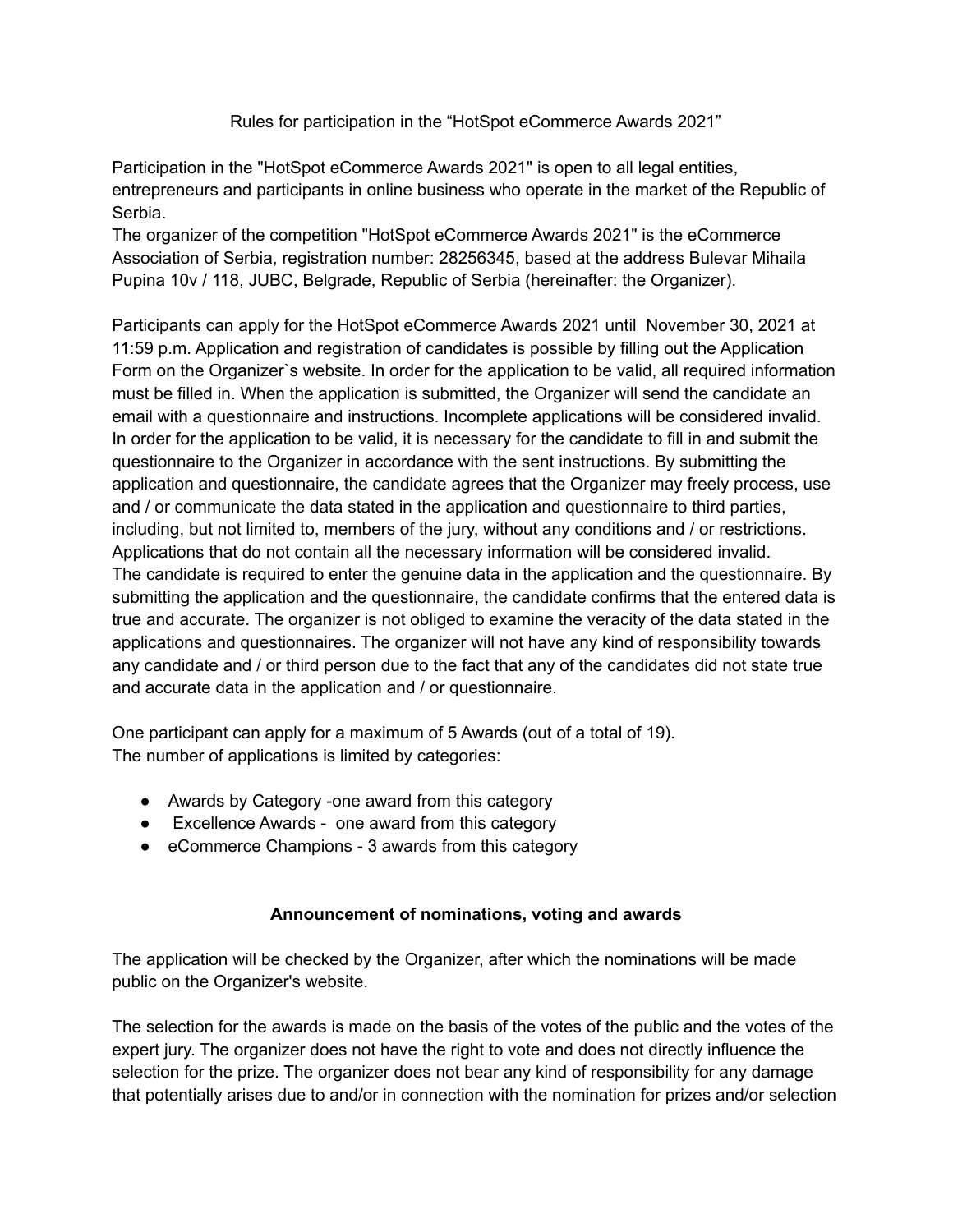for prizes. Also, awarding or non-awarding of a certain nominated person does not reflect the position/opinion of the Organizer, nor does it depend on the same, but is the result of voting.

Public voting will start on December 1, 2021, and will last until and including Sunday, December 8. During this period, consumers have the opportunity to vote for their favorites. Voting is open to the public, i.e. any individual can vote. Each person can vote for one nominee per award. Therefore, one person can give a minimum of 1 vote and a maximum of 19 votes. For the vote to be successful, the person must fill in the required fields (country and e-mail address), otherwise the vote will be invalid. Each person has the right to vote only once, each subsequent attempt to vote will be rejected.

The jury will vote at the same time as the public. The jury evaluates three candidates with grades from 1 to 3 for each of the 19 awards. Members of the jury vote independently and submit their decisions electronically to the organizer - eCommerce Association of Serbia. At the end of voting, the organizers will, in the presence of a legal council, process the collected votes of the public and the jury. Based on the results, organisers will create a ranking list in the proportion of 49% (public votes) -51% (expert jury votes). The winner of the award will be nominated with the most votes.

The eCommerc Champion award is not open to self-nominations or self-voting. It will be handed to the nominee who collects the most votes, taking into account all categories and awards.

The names of the award winners will be publicly announced on December 15, 2021, at the awards ceremony, which you will have the opportunity to watch postpone on the web site. The award is reflected in the fact that the person who is awarded will take the title and the plaque for the award for which he was awarded. The prize handed out by the Organizer has no material value, nor does the Organizer have any other material or intangible obligation to the winner of the prize.

## **Members and obligations of the jury**

The jury is composed of 7 individuals chosen by the Organizer. Although the Organizer will nominate the members of the jury, the Organizer does not influence how the members of the jury will vote - the members of the jury vote independently, freely, at their own discretion and based on their own professional opinion. The organizer is not responsible for the actions of the jury members, including but not limited to how the jury members vote. The members of the jury do not have the right to compensation, nor does the Organizer have any other monetary and/or non-monetary obligations towards them.

## **Jury members accord to:**

1. That all nominated candidates will be evaluated thoroughly and with full attention.